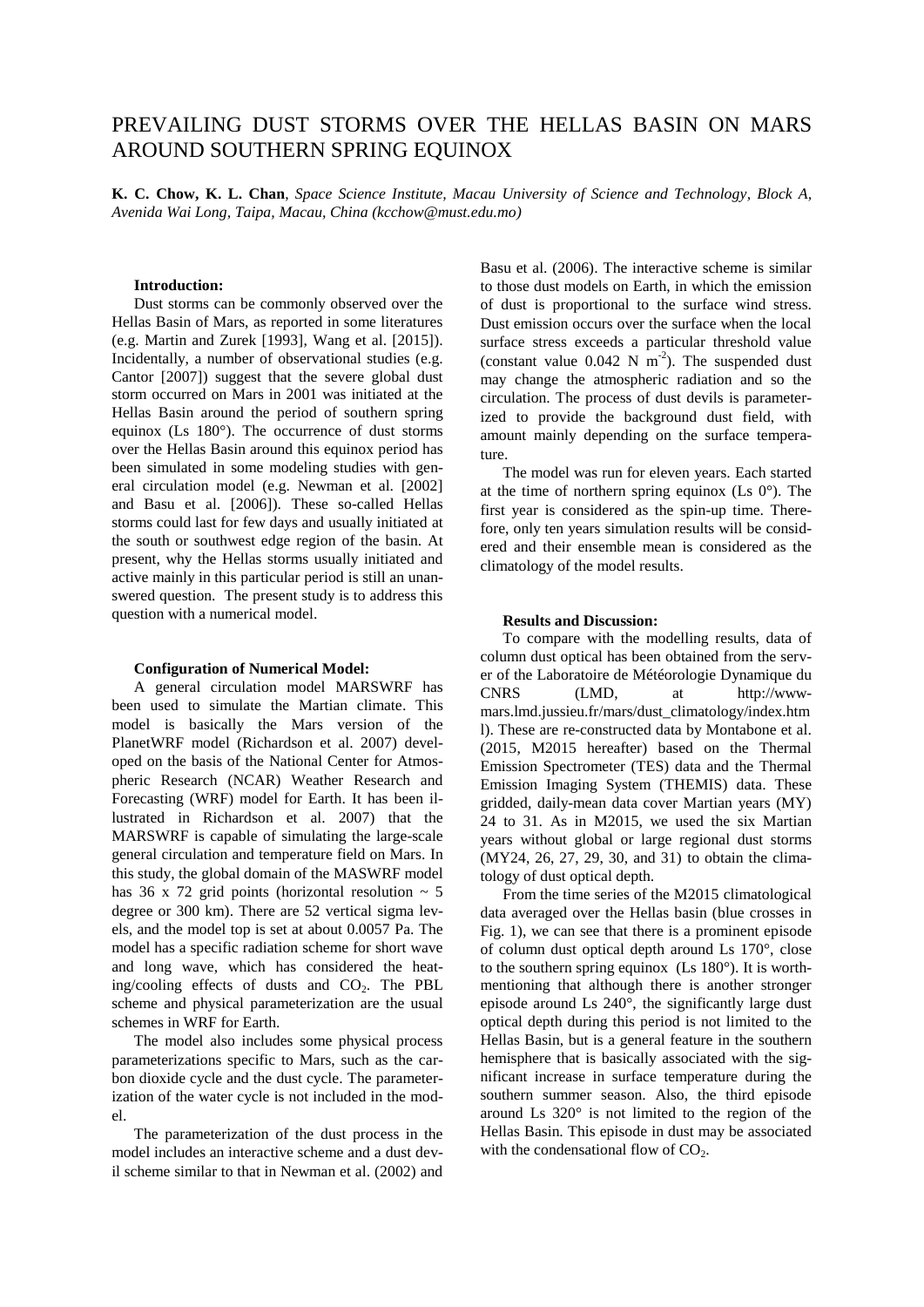

**Figure 1**. Time series of column dust optical depth at 9.3 µm (normalized to surface level 700 Pa) averaged over the Hellas Basin region (32.5° S to 57.5° S, 47.5° E to 87.5° E). One curve (blue crosses) is from the re-constructed observational data of LMD (Montabone et al. 2015) averaged for six Martian years without global-scale dust storm. Another curve (black triangles) is from the ten-year averaged model results.

In the ten years model simulations, the occurrence of Hellas storms can be found in nine years in different periods between 180° Ls and 200° Ls. The storms last for a period between 2 to 5 days. The occurrence of Hellas storms can be seen from the corresponding time series of model climatology (the episode around Ls 200° in Fig. 1). The model could also reproduce the maximum in dust optical depth near the southern summer solstice. However, the model cannot reproduce the third episode around Ls 320°.

The spatial distribution of the column dust optical depth in the episode period near the southern spring equinox is shown in Fig. 2. The M2015 data and model results both show a significant dust distribution in the Hellas Basin. It is worth-noting that a significant dust distribution can also be found near the Argyre Basin from the M2015 data, but cannot be reproduced by the model simulations.

Indicated by the idealized numerical study of Siili et al. (1999), it can be realized that the episode of dust in the Hellas Basin near the period of southern spring equinox is likely related to the down slope flow associated with the sublimation of  $CO<sub>2</sub>$  ice in the ice cap edge region. The southern spring equinox is the period when the  $CO<sub>2</sub>$  ice starts to sublimate.

The model results in Fig. 3 suggest that the increase in down slope flow and so the increase in surface stress over the southern edge of the Hellas Basin during the period of southern spring equinox may be associated with the strong surface temperature difference between the southern edge of the basin and the

ice covered surface in the south. Well before the southern spring equinox ( $\lt$  Ls 120 $\degree$ ), the southern edge is still covered by ice (Fig. 4) and so the temperature difference is small. When solar radiation is further increasing in the south, the  $CO<sub>2</sub>$  ice over the southern edge starts to sublimate and so the temperature difference increases significantly. This is accompanied with the sharp increasing in surface stress over the southern edge, despite the decreasing in surface air density during this period (Fig. 4). The increasing in temperature difference and stress stops around Ls 200°. Beyond this time the ice in the south of the southern edge also sublimates and so the temperature difference decreases significantly, and so the surface stress over the southern edge.





Column Dust Optical Depth normalized at 700 Pa 15-day averaged (Ls 193.3-202.2)



**Figure 2**. Column dust optical depth at 9.3 µm (normalized to surface level 700 Pa) averaged around the period of southern spring equinox. (Upper) Re-constructed observational data of LMD (climatology of six Martian years without global-scale dust storm) averaged for 6 days from Ls 168.9° to 171.7°. (Lower) Model results (ten-year climatology) averaged for 15 days from Ls 193.3° to 202.2°. Contours are topography with intervals 2000 m.